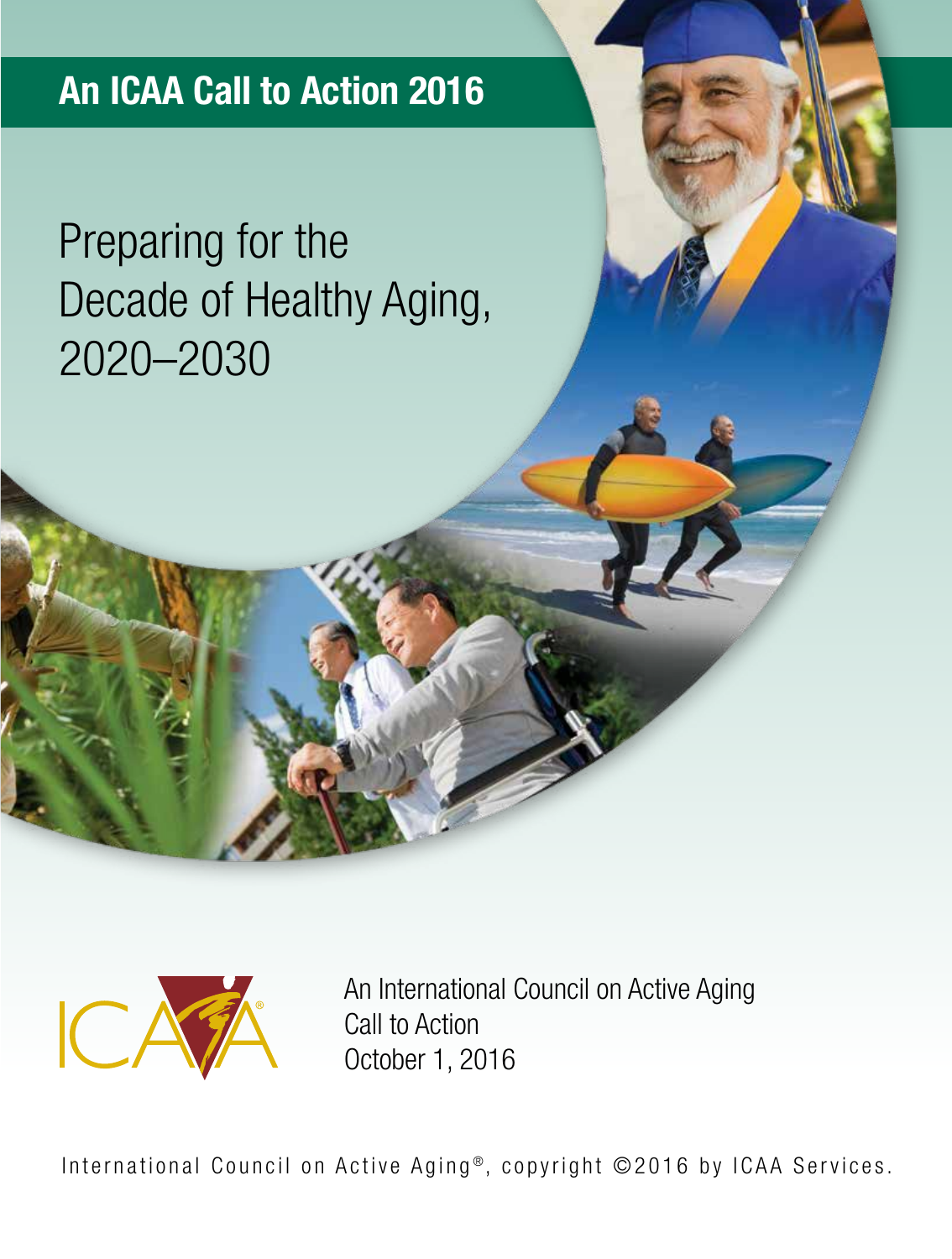

### *A call for change*

When the International Council on Active Aging (ICAA) celebrates the anniversary of its founding on October 1, the International Day of Older Persons, the organization also celebrates its membership in the global community of organizations that recognize the benefits and needs of aging populations.

Founded in 2001, ICAA began promoting the vision of active aging a year before the release of the Madrid International Plan of Action on Ageing, 2002. The Madrid Plan called for changes in attitudes, policies and practices so that people aged with dignity and security and were empowered to participate fully in society. ICAA developed into a leader in uniting diverse organizations and individuals under the banner of active aging.

Since then, we have called upon, collaborated with, and advised governmental agencies, nongovernmental organizations, cities, companies, suppliers of products and services, and numerous others interested in improving quality of life for adults ages 50 and above. Together, as the active-aging industry, we strive to transform responses to population aging.

### **A watershed moment**

In July 2015, a watershed moment arrived when "healthy aging" emerged as a theme at the White House Conference on Aging. While much of the discussion centered on medical care, this theme acknowledged the roles of physical activity, nutrition, and cognitive health play. Input from the public emphasized the need to "ignite a culture change" in attitudes to recognize older adults as positive contributors in their communities and to support age-friendly communities.

Then in September, the World Health Organization echoed the need to change attitudes toward aging when it released the "World Report on Ageing and Health." The agency later announced the "Decade of Healthy Aging" beginning in 2020.

### **Change and opportunity**

What does the Decade of Healthy Aging mean to our industry? For me, we have a new global model, one to grasp, where the definition of healthy aging is based in each individual's functional ability—to live fully, with more ability than disability. Expectations of longer lives are changing. We have the opportunity to lead the charge.

The time has come for us to ignite that culture of change. To recommit our organizations, and ourselves, to going beyond where we are today and delivering ever-more innovative programs and environments to support healthy, active aging.

By working with our global community of allies who support the Decade of Healthy Aging, we will only strengthen our impact. Most importantly, we will change lives. So please join me, ICAA, and your fellow members and associates in embracing this Call to Action and sharing it with others.

Colin Milner, CEO *International Council on Active Aging*®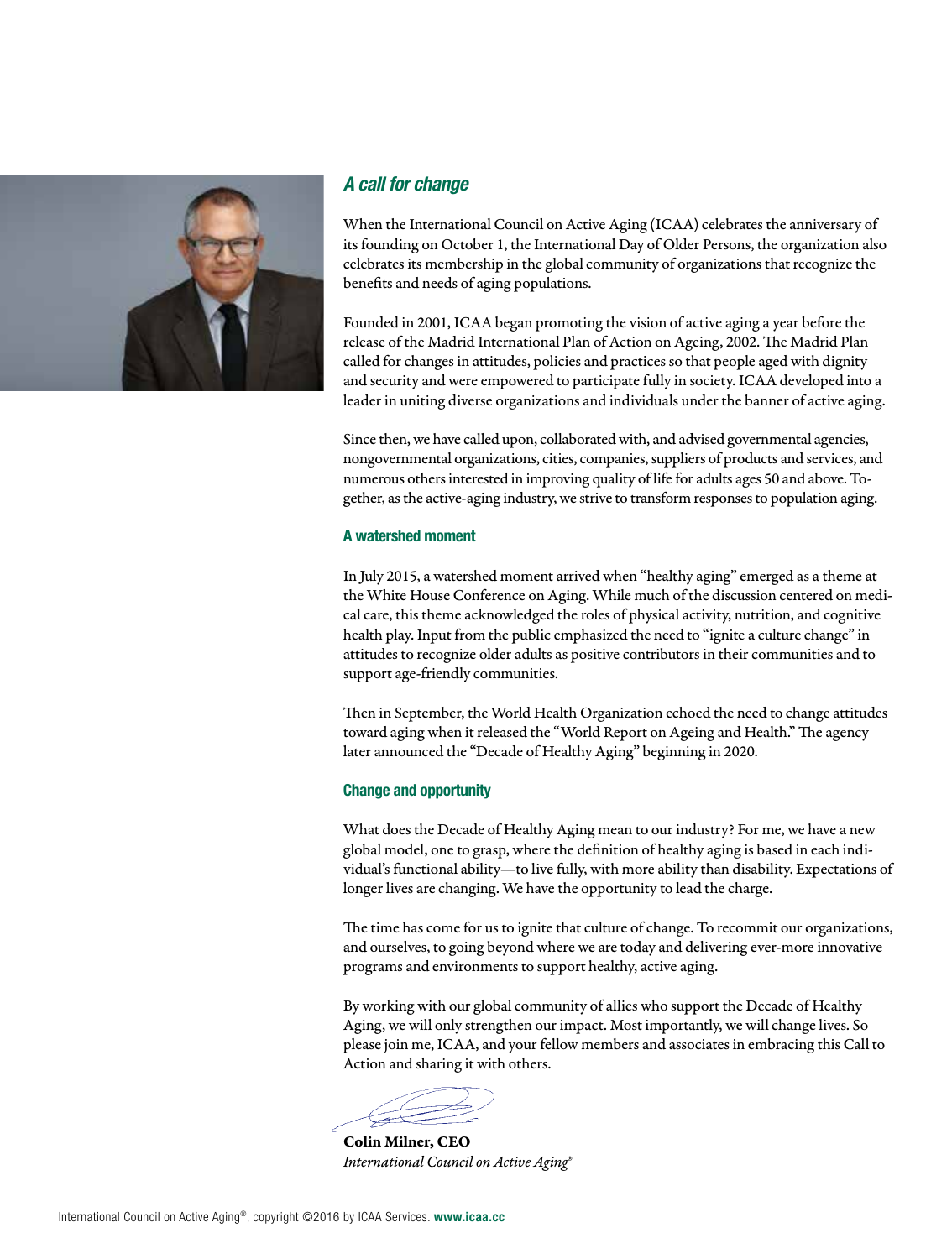# Preparing for the Decade of Healthy Aging, 2020–2030

The aging of the populations of most countries around the world is having a profound impact on the attitudes toward longer lives. Individuals expect to be active and involved long past the traditional retirement age of 65 years old. Policy makers and economists are beginning to make recommendations based on life stages rather than a specific age. Spurred by the demographic trends, governments and private organizations are rethinking their responses to the older population. A key aspect of the debates about aging populations is the realization the older adults are not necessarily a burden on society, but rather contributors to economies and social needs.

The philosophy of active aging is explained by the World Health Organization as the "process of optimizing opportunities for health, participation and security in order to enhance quality of life as people age."1 In the Final Report from the White House Conference on Aging 2015, "healthy aging" was explained as living a long, productive, meaningful life and enjoying a high quality of life.<sup>2</sup>

To implement these ideas, the International Council on Active Aging (ICAA) promotes the vision of all individuals—regardless of age, socioeconomic status or health—fully engaging in life within seven dimensions of wellness: emotional, environmental, intellectual/cognitive, physical, professional/vocational, social and spiritual.

As the world moves through the 21<sup>st</sup> Century, multiple trends are influencing the lives of older adults.

People are living longer than they ever have. Because people are living longer and rates of new births are declining, the proportion of older adults in a country is becoming larger. Globally, there are about 901 million people ages 60 years and older (2015). By the year 2050, the global population of people 60 years and older is projected to reach over two billion.<sup>3</sup> And the number of centenarians (100 years and older) will double to nearly 3.4 million.4

Life spans are lengthening. Globally, life expectancy at birth is projected to rise from an average 70 years in

2010-2015 to 77 years in 2045-2050.<sup>2</sup> As life spans increase, so does the potential for adding more years of health and fewer years of disability (compression of morbidity). Health-related quality of life encompasses prevention of, or management of, chronic health conditions as well as maintaining functional ability, social support and economic stability.<sup>5</sup> As people age, adding more years of health is a personal as well as economic imperative.

As people age, the risk of developing a chronic health condition increases. Health conditions such as cardiovascular diseases, diabetes, arthritis and cancers are more often found in older populations. Some of these conditions are referred to as "lifestyle diseases" because they are related to physical inactivity, poor diet choices, emotional stresses and lack of cognitive activity. They are also related to lack of access to medical care. Chronic health conditions are among the most common and preventable health problems, according to the US Centers for Disease Control and Prevention.<sup>6</sup>

Functional impairments can limit older adults' ability to engage in daily life. In the United States alone, almost one-quarter (22%) of all 65+ adults reported having at least one limitation in vision, hearing, mobility, communication, cognition and self-care (2014). At age 85 or older, 42% reported having a functional limitation.7 Functional ability is a core component of the definition of healthy aging outlined in the World Health Organization's "World report on ageing and health" and a goal that emerged from the White House Conference on Aging.

Stereotypes and negative attitudes ("ageism") inaccurately shape society's perceptions of aging. Stereotypes assume that as people age they become frail, confused and unable to participate in a rapidly changing and technology-driven world. There is an assumption that older adults are a "burden" on society. Ageist attitudes do not account for the millions of individuals with distinct personalities and abilities who do contribute to the larger society. In 2016, the theme of the International Day of Older Persons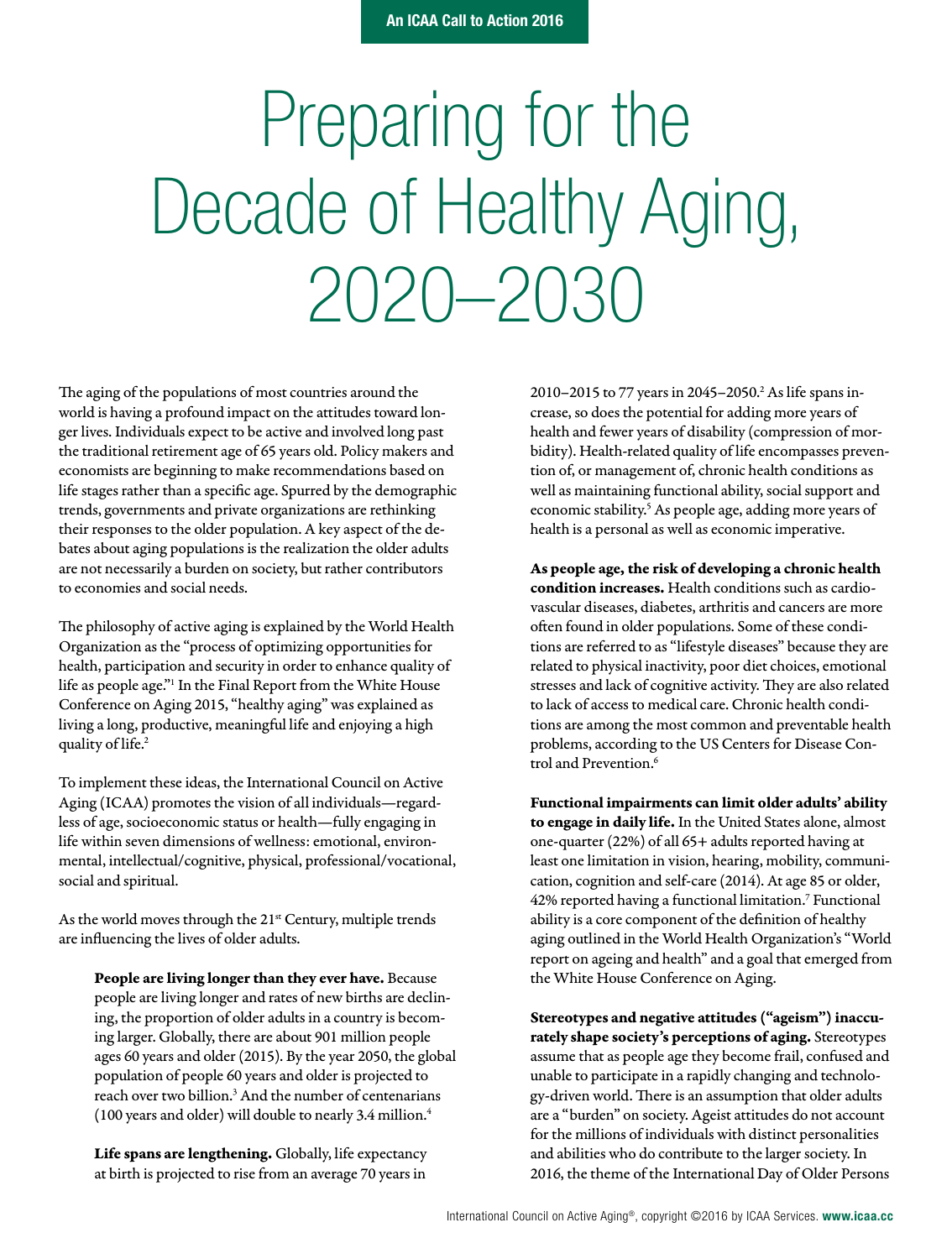is "Take a stand against ageism" to bring attention to the need to counteract stereotypes.

Older adults who hold negative beliefs about aging have poorer health and functional ability. Individuals who believe that older people are more ill or have memory loss, tend to perform more poorly on cognitive and physical assessments compared to older people who do not hold those beliefs.<sup>8,9</sup> Conversely, studies have reported that when people's attitudes toward aging improved, their functional or mental health also improved.<sup>10,11</sup>

Older adults provide great value to their families,

society and the economy. Policy restrictions based on age alone, such as mandatory retirement ages, have limited older adults' ability to work, which results in economic consequences for individuals as well as for society at large. On the other hand, people 65 years and older compose a large percentage of the unpaid workforce as caregivers and volunteers, contributing billions of equivalent dollars to local economies. To continue these contributions, older adults must have the functional abilities and health to do so.

The quality of life of older adults improves when they actively engage in the dimensions of wellness. There is a large body of evidence demonstrating that people who engage in physical activity, maintain social connections, are cognitively active, and acquire or use their skills report being more able in physical and cognitive function, and being more satisfied with life.<sup>12,13,14,15,16</sup>

Given these trends, the World Health Organization adopted a "Global strategy and action plan on ageing and health."17 The strategies are built on defining "healthy aging" as enhancing the functional abilities that enable well-being in older age.18 The global strategy features two goals:

- 1. From 2016 to 2020, take evidence-based action to maximize functional ability that reaches every person.
- 2. By 2020, establish evidence and partnerships necessary to support a Decade of Healthy Aging from 2020 to 2030.

### **ICAA Call to Action**

Since 2001, the International Council on Active Aging has joined with organizations and individuals around the world to promote active aging and the dimensions of wellness framework. ICAA issues a call to action for its members and all professionals working with older adults to take action to implement the goals of the global strategy.

The active-aging philosophy and professions are at an inflection point around the world. It is time for a new model of aging, one that expands the understanding of "health" to emphasize functional abilities. When asked, most older adults consistently emphasize that they want to stay independent and be of use to their families and communities. Their functional abilities are key to achieving these goals. You, the professionals in active aging, have the tools to provide the environments and services that develop functional ability—in each dimension of wellness.

Take action to redouble your efforts to fight against ageist stereotypes and maximize the functional ability of each person you meet. Join with your colleagues and the international community to launch 2020 as the Decade of Healthy Aging.

#### **ICAA's recommended action steps**

- Commit to today's older population and future population by creating an environment that promotes well-being and health along the life span.
- Educate the public, older adults and colleagues about the potential of the aging population and the philosophy of active aging. Be an advocate, and translate the information so that when colleagues and clients hear about the Decade of Healthy Aging, they understand what it means to them.
- Implement interdisciplinary partnerships aimed at enhancing the functional abilities of older adults. Team with professionals in medicine, fitness, therapy, recreation and life engagement to coordinate efforts and send consistent messages on the approaches to maintaining abilities.
- Educate older adults on the relationship of their lifestyle choices—including healthy eating, meaningful pursuits, physical activity, and social and spiritual activities—to their functional abilities and feelings of well-being. Then devise programs and campaigns with specific, measurable outcomes to put education into action.
- Expand the physical dimension of wellness to include the importance of evidence-based nutrition, along with healthcare and physical activity, for preventing or managing chronic conditions and fueling day-to-day functional ability.
- Emphasize the active participation of older adults, to the best of their abilities, in formal and informal opportunities within the dimensions of wellness. Work to shift attitudes of care staff and families to embrace the reality that older adults are capable of doing many things, and a better role is helping them do so. The more sedentary a person is and the more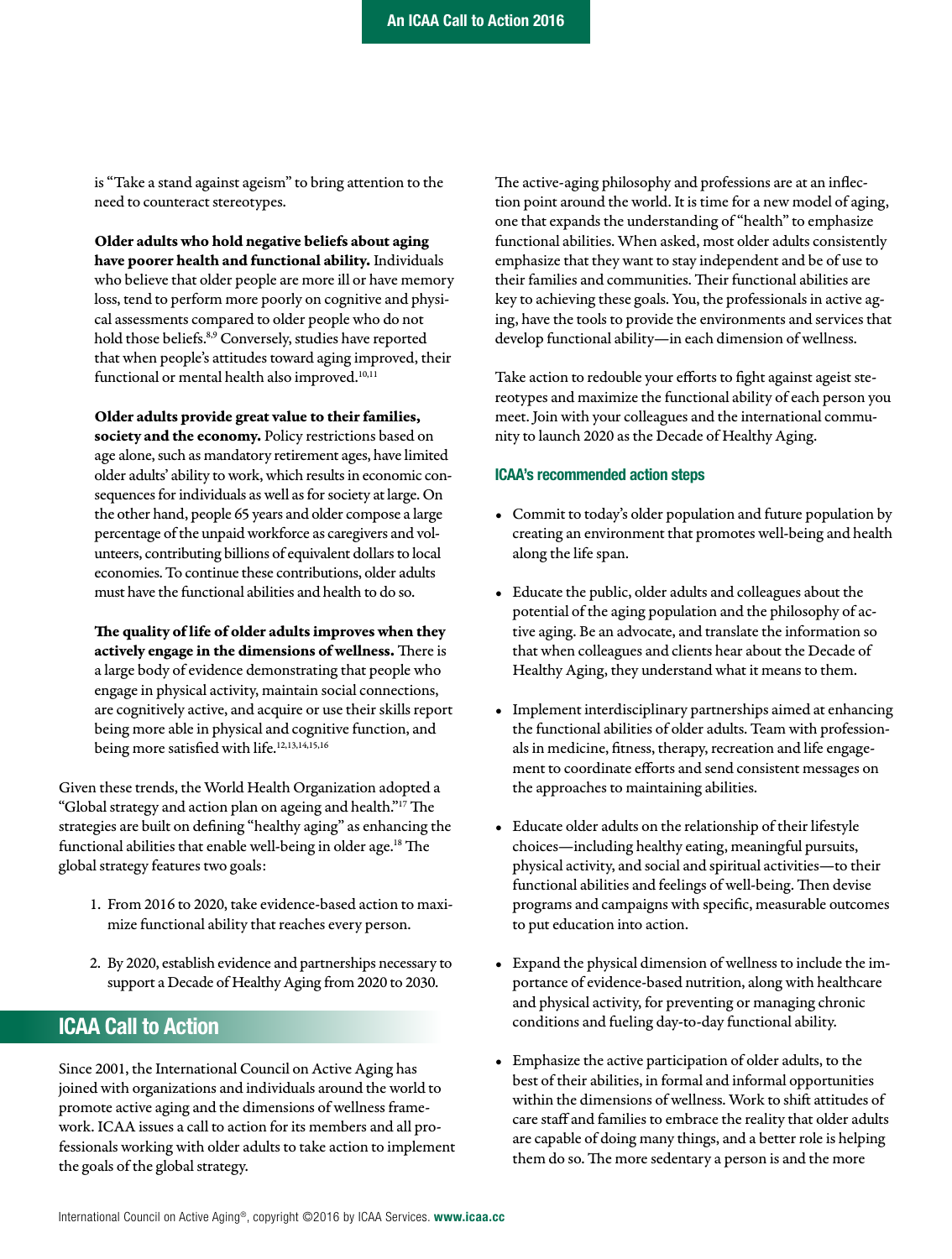useless an individual feels, the more likely that person is to become frail and depressed.

- Develop environments in urban and rural locations, buildings and open spaces that are accessible and desirable to older adults. Join the age-friendly communities movement to advocate for better infrastructure, and encourage older adults to do so.
- Provide opportunities for older adults to serve as active-aging role models and educators, framing their role in changing negative perceptions of aging. A tactic is to encourage older adults and colleagues to identify role models of aging through ICAA's Changing the Way We Age® Campaign.
- Make extra effort to bring the active-aging philosophy and programming to people in long-term care. Integrate older adults at all stages along the continuums of cognitive and physical function.
- Partner with researchers and professors at universities and research centers to encourage studies on the results of programs that enhance the functional abilities of older adults.
- Advise product manufacturers and service providers on how they can design, develop and deliver products and services that are inclusive for all ages and abilities.

Active-aging professionals and organizations are well positioned to implement the global strategies. They are experienced in delivering evidence-informed and evidence-based opportunities to help older adults maximize their functional abilities and feel a sense of well-being throughout their lives.

In the wake of the outcomes of both the World Health Organization report and strategies, and the key focus areas of the White House Conference on Aging, it is time to join the global community to embrace active aging across the life span.

### References

1. World Health Organization. (2002). Active ageing: a policy framework. Available at http://www.who.int/ageing/publications/active\_ageing/en

2. White House Conference on Aging staff. 2015 White House Conference on Aging Final Report. Available at http://www.whitehouseconferenceonaging.gov

3. United Nations Department of Economic and Social Affairs/Population Division. (2015). World Population Prospects: The 2015 Revision, Key Findings and Advance Tables. Available at https://www.un.org/development/desa/ageing/ data-on-older-persons.html

4. Bloom, D. E., & Luca, D. L. (2016). The Global Demography of Aging. Facts, Explanations, Future. PGDA Working Paper No. 130. Program on the Global

Demography of Aging (PGDA) at Harvard University. Available August 12, 2016, at https://www.hsph.harvard.edu/pgda/working

5. Centers for Disease Control and Prevention. (n.d.). Health-related quality of life. Retrieved from http://www.cdc.gov/hrqol/concept.htm

6. Centers for Disease Control and Prevention. (2016 update). Chronic Disease Overview, National Center for Chronic Disease Prevention and Health Promotion. Retrieved from http://www.cdc.gov/chronicdisease/overview/index.htm.

7. Federal Interagency Forum on Aging-Related Statistics. (2016). Older Americans 2016: Key Indicators of Well-Being. Available at http://www.agingstats.gov

8. Lamont, R. A., Swift, H. J., & Abrams, D. (2015). A review and meta-analysis of age-based stereotype threat: Negative stereotypes, not facts, do the damage. Psychology and Aging, 30(1), 180–193.

9. Marques, S., Swift, H. J., Vauclair, C. M., Lima, M. L., Bratt C., & Abrams, D. (2015). "Being old and ill" across different countries: social status, age identification and older people's subjective health. Psychology and Health, 30(6), 699–714.

10. Bennett, T., & Gaines, J. (2010). Believing What You Hear: The Impact of aging stereotypes upon the old. Educational Gerontology, 36(5), 435–445.

11. Levy, B. R., Pilver, C., Chung, P. H., & Slade, M. D. (2014). Subliminal strengthening: improving older individuals' physical function over time with an implicit-age-stereotype intervention. Psychological Science, (12), 2127–2135.

12. Anderson, N. D., Damianakis, T., Kröger, E., Wagner, L. M., Dawson, et al. The BRAVO Team. (2014). The benefits associated with volunteering among seniors: A critical review and recommendations for future research. Psychological Bulletin, 140(6), 1505–1533.

13. Blazer, D. G., Yaffe, K., & Liverman, C. T. (Eds.). (2015). Cognitive Aging: Progress in Understanding and Opportunities for Action. Consensus Report. Committee on the Public Health Dimensions of Cognitive Aging, Board on Health Sciences Policy, Institute of Medicine of the National Academies. Available at http://nationalacademies.org/hmd/reports/2015/cognitive-aging.aspx

14. National Endowment for the Arts. (2013). The Arts and Aging: Building the Science. Summary of a National Academies Workshop, Research Gaps and Opportunities for Exploring the Relationship of the Arts to Health and Well-Being in Older Adults. [prepared by Mary Kent and Rose Maria Li]. Available at https://www.arts.gov/publications/arts-and-aging-building-science

15. Ryan, P., & Smith, E. (2015). ICAA/ProMatura Wellness Benchmarks National Report 2015. International Council on Active Aging. Available at http:// www.icaa.cc/business/benchmarks.htm

16. US Department of Health and Human Services. (2008). Physical Activity Guidelines Advisory Committee Report. Available at https://health.gov/ paguidelines/report

17. World Health Organization. (2016). Global strategy and action plan on ageing and health. Available at http://www.who.int/ageing/global-strategy/en

18. World Health Organization. (2015). World report on ageing and health. Available at http://www.who.int/ageing/events/world-report-2015-launch/en